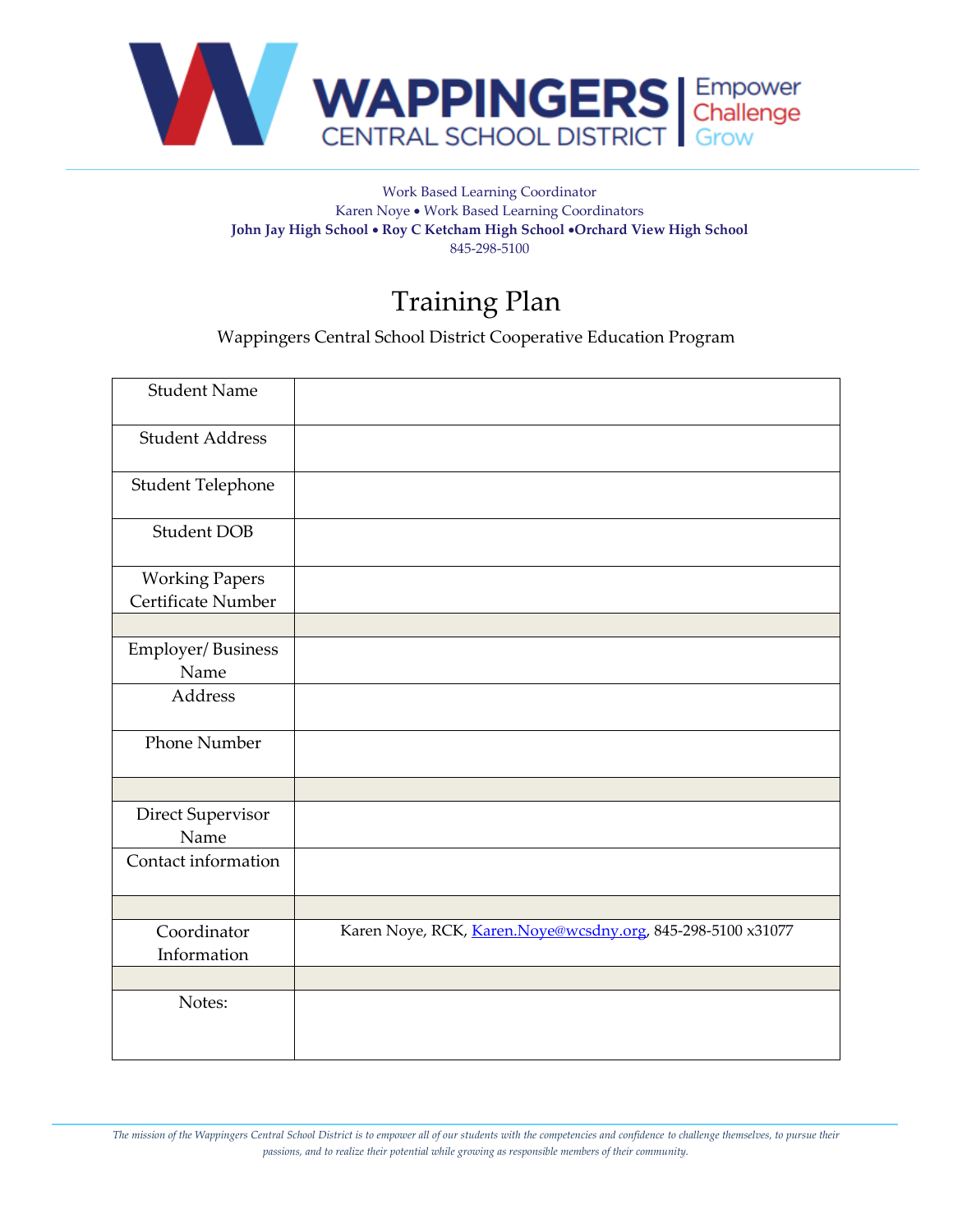

## **Insurance Coverage:**

- \_\_\_\_\_\_\_\_\_\_\_\_: Student is an employee and covered under worker's compensation
- \_\_\_\_\_\_\_\_\_\_\_\_: Student is an unpaid intern and covered by employers insurance company
	- \_\_\_\_\_\_\_\_\_\_\_\_: Student is an unpaid intern and covered by Wappingers SCD insurance.

## **Transportation:**

- \_\_\_\_\_\_\_\_\_\_\_\_: Student provides transportation in own personal vehicle
	- \_\_\_\_\_\_\_\_\_\_\_\_: Parent will transport student.
- \_\_\_\_\_\_\_\_\_\_\_\_: Other: \_\_\_\_\_\_\_\_\_\_\_\_\_\_\_\_\_\_\_\_\_\_\_\_\_\_\_\_\_\_\_\_\_\_\_\_

| <b>Job Tasks/Learning</b> | Training | Achievement:                                 |  |  |
|---------------------------|----------|----------------------------------------------|--|--|
| Outcomes                  | Required | 1- Mastery, 2- Additional training worksite  |  |  |
|                           |          | 3- Additional training in school. 4- Not yet |  |  |
|                           |          | trained                                      |  |  |
| 1.                        |          |                                              |  |  |
|                           |          |                                              |  |  |
| 2.                        |          |                                              |  |  |
|                           |          |                                              |  |  |
| 3.                        |          |                                              |  |  |
|                           |          |                                              |  |  |
| 4.                        |          |                                              |  |  |
|                           |          |                                              |  |  |
| 5.                        |          |                                              |  |  |
|                           |          |                                              |  |  |
| 6.                        |          |                                              |  |  |
|                           |          |                                              |  |  |